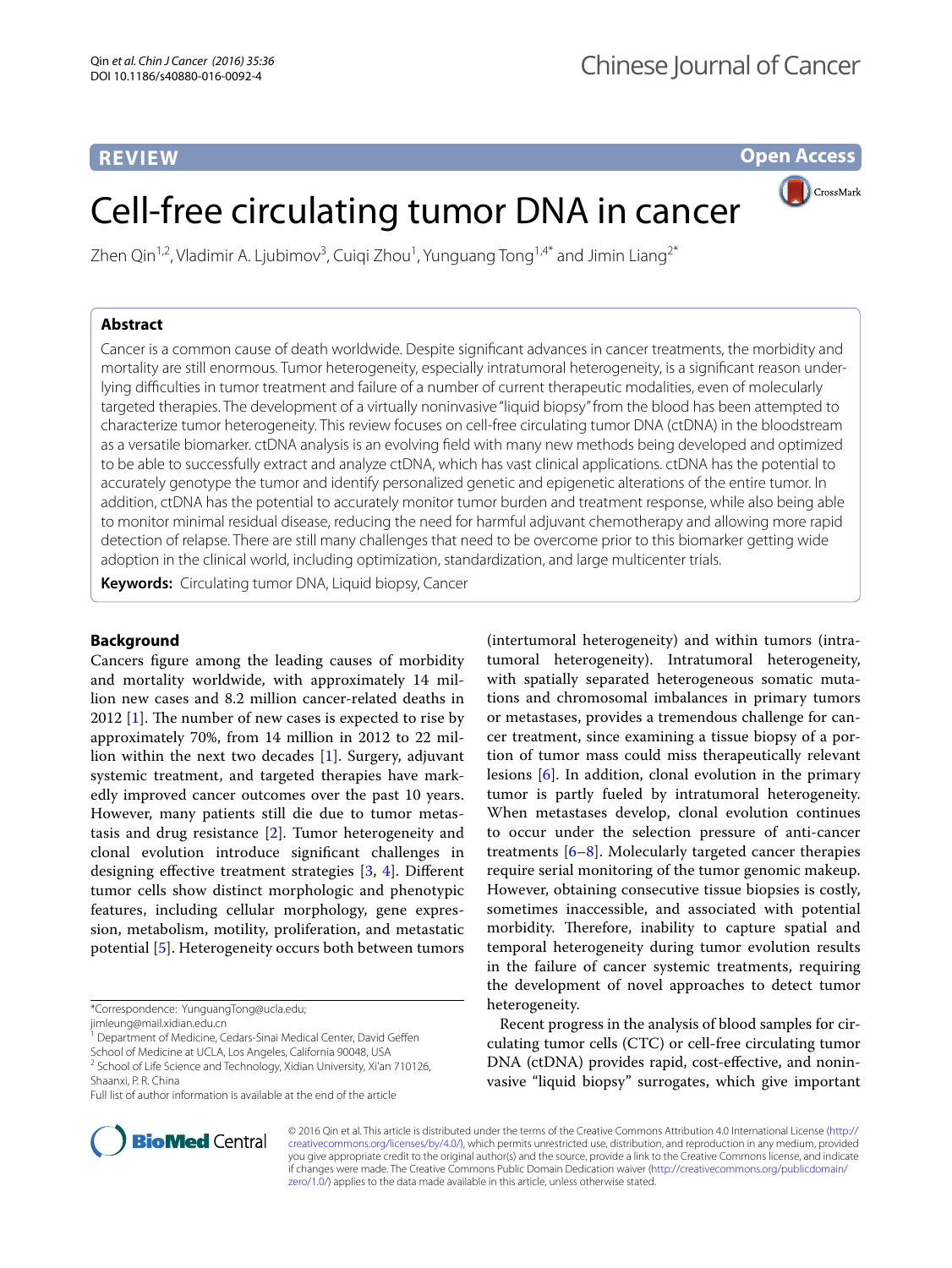complementary information on therapeutic targets and drug resistance mechanisms in cancer patients [[9,](#page-5-7) [10](#page-5-8)]. Apoptotic or necrotic tumor cells discharge DNA fragments into the circulating blood system. These DNA fragments are called cell-free ctDNA. Cell-free DNA was initially reported by Mandel and Metais [\[11](#page-5-9)] in 1948 in the blood of healthy individuals. Elevated levels of ctDNA have been found in blood plasma and serum of cancer patients compared to healthy controls [[12](#page-5-10)[–21](#page-5-11)]. This review focuses on ctDNA and discusses the biological and technical aspects, clinical applications in cancer diagnostics, and perspectives and challenges.

#### **Circulating tumor cells (CTC)**

CTCs are tumor cells shed into the bloodstream from primary and metastatic tumor deposits [[22](#page-5-12)]. CTCs were initially detected in 1869 by an Australian physician Thomas Ashworth in a breast cancer patient's blood [\[23](#page-5-13)]. Analysis of CTCs in peripheral blood of cancer patients holds great promise for the early detection of invasive cancer and the management of advanced disease. CTC detection and retrieval require elaborate methods and cumbersome processes, including highly sensitive and specific analytic methods and complex enrichment steps [[24,](#page-6-0) [25](#page-6-1)]. Although techniques of CTC isolation are steadily improved with increasingly sophisticated technologies developed over the past years [\[26,](#page-6-2) [27](#page-6-3)], CTC identification and characterization still remain technically challenging. CTCs occur at very low concentrations of one tumor cell in the background of millions of blood cells. Particularly, patients with early-stage cancer present with extremely low CTC concentration, thus needing more sensitive assays and/or analysis of larger blood volumes, which is usually not feasible [\[25](#page-6-1)]. Furthermore, mechanism(s) causing CTCs to break off from the tumor are elusive; thus it is unclear whether CTCs represent the entire makeup of cancer cells in the tumor or only a subpopulation. CTCs and ctDNA likely have complementary roles as cancer biomarker since separate approaches possess distinct advantages. CTCs visualize intact cells for morphologic identification, associate with the metastatic process, and provide the unique opportunity for functional study and more comprehensive information including DNA, RNA, and protein-based molecular profiling [\[28](#page-6-4)]. Compared with CTCs, ctDNA is easier to isolate and more sensitive to detect. Therefore, as an alternative to CTC analysis, ctDNA appears to potentially provide superior source of genetic information, with the development of next-generation sequencing technologies.

## **Origin and biological characteristics of ctDNA**

Cell-free DNA is released into circulation by various pathologic and normal physiologic mechanisms.

Fragments of DNA are shed into the bloodstream from dying cells during cellular turnover or apoptotic and necrotic cells [\[29](#page-6-5), [30\]](#page-6-6). Under normal physiologic circumstances, apoptotic and necrotic cells are cleared by infiltrating phagocytes and cell-free DNA levels are relatively low. However, this mechanism does not act effectively in the tumor mass. Most cell-free DNA fragments are measured between 180 and 200 base pairs (bp) [[30](#page-6-6)[–32](#page-6-7)], suggesting apoptosis as the predominant source of cellfree DNA in the circulation [[30,](#page-6-6) [33,](#page-6-8) [34](#page-6-9)]. In solid tumors, cell-free DNA can be also released through necrosis, autophagy, and other physiologic events induced by microenvironmental stress and treatment pressure [[21](#page-5-11), [35\]](#page-6-10). Unlike apoptosis, necrosis generates larger DNA fragments due to an incomplete and random digestion of genomic DNA [\[36](#page-6-11)]. Nevertheless, not all cell-free DNA originates from cell death. Live cells spontaneously release newly synthesized DNA as part of a homeostatically regulated system [[29,](#page-6-5) [37–](#page-6-12)[39](#page-6-13)]. Stimulation of lymphocytes also results in the release of large amounts of cell-free DNA in the absence of cell death [[38](#page-6-14), [40](#page-6-15), [41](#page-6-16)]. In cancer patients, a fraction of cell-free DNA is tumorderived and is termed ctDNA. Cancer patients generally have much higher levels of ctDNA than healthy individuals, but the levels vary widely, from 0.01% to more than 90% [[12–](#page-5-10)[21](#page-5-11), [34\]](#page-6-9). The variability of ctDNA levels in cancer patients likely associates with tumor burden, stage, vascularity, cellular turnover, and response to therapy [[34,](#page-6-9) [42](#page-6-17)].

Stability of cell-free DNA is not well understood. Cellfree circulating DNA appears to be rapidly cleared and the spleen, liver, and kidneys are involved in the clearance mechanism  $[43, 44]$  $[43, 44]$  $[43, 44]$  $[43, 44]$ . The half-life of cell-free fetal DNA was previously estimated to be 16 min [\[45](#page-6-20)]. By using paired-end massive parallel sequencing (MPS), the same group recently studied the kinetics of cell-free fetal DNA and found that the clearance of circulating fetal DNA occurred in two phases with different kinetics [[44\]](#page-6-19). The initial rapid phase had a mean half-life of approximately 1 h, whereas the subsequent slow phase had a mean half-life of approximately 13 h [\[44\]](#page-6-19). To date, very few studies addressed the clearance mechanism of ctDNA from plasma. Studies regarding the kinetics and clearance of circulating Epstein–Barr virus (EBV) DNA may indicate equivalent mechanisms [[46–](#page-6-21)[48](#page-6-22)]. Furthermore, it is also unknown whether other factors such as circadian rhythms, inflammation, or particular therapies affect ctDNA release and clearance.

Cancer harbors somatic genetic mutations and these tumor-specific alterations can be detected in ctDNA. Therefore, ctDNA carries genomic and epigenomic alterations concordant to the tumor mutational spectrum, such as point mutations, degree of integrity, rearranged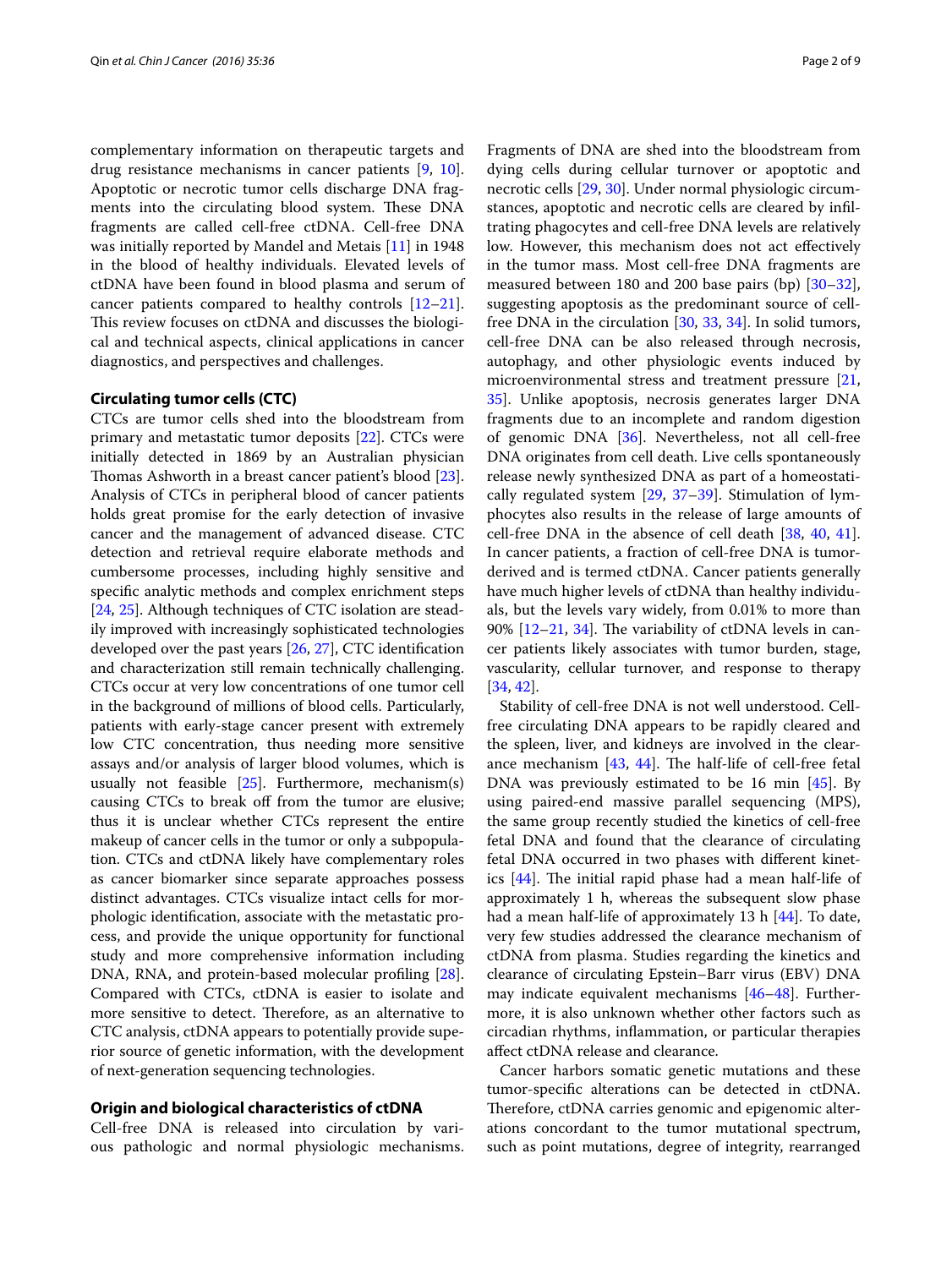genomic sequences, copy number variation (CNV), microsatellite instability (MSI), loss of heterozygosity (LOH), and DNA methylation [[49\]](#page-6-23). These biological characteristics discriminate ctDNA from normal cell-free DNA and assure ctDNA as a specific biomarker that provides personalized information to detect residual disease or monitor tumor progression during therapy.

## **Technologies for ctDNA analysis**

Isolation of cell-free DNA for analyses of tumor-specific alterations is simple to implement from a clinical perspective. Circulating DNA is preferably extracted from plasma due to lower concentration of background wild-type DNA. The amount of cell-free DNA in serum can be 2–4 times higher than that in plasma  $[50]$  $[50]$ , therefore, serum could be used for circulating DNA preparation. However, this is not recommended due to the possible contamination of lysed cellular DNA that would affect the relative levels of ctDNA. As described before, cell-free DNA has limited stability, thus cellfree DNA preparation should be completed promptly after blood draw.

The analysis of ctDNA is challenging and requires highly sensitive techniques due to the small fraction of tumor-specific DNA masked within background levels of wild-type cell-free DNA. Classical methods analyzing cell-free DNA include quantitative real-time polymerase chain reaction (PCR)-based, fluorescence-based, and spectrophotometric approaches [\[51](#page-6-25)–[53\]](#page-6-26). More recently, a variety of digital genomic methods have been developed to improve identification of generic alterations in ctDNA. Digital PCR has now emerged as a sensitive tool to detect point mutations in ctDNA at low allele fractions [[54\]](#page-6-27), which comprises droplet-based systems [\[55](#page-6-28), [56](#page-6-29)], microfluidic platforms for parallel PCR [\[10,](#page-5-8) [57](#page-6-30), [58\]](#page-6-31), and an approach called BEAMing (beads, emulsions, amplification and magnetics) (Table [1\)](#page-3-0) [[34](#page-6-9), [59,](#page-6-32) [60](#page-6-33)].

Next-generation sequencing technologies are currently being applied to plasma DNA analysis. These high-throughput, low-cost, sequencing technologies identify widespread ctDNA alterations across wide genomic regions [[61–](#page-6-34)[63\]](#page-6-35). Targeted deep sequencing approaches have been used to analyze specified genomic regions in plasma DNA, including PCR-based targeted deep sequencing such as TamSeq [[10](#page-5-8), [57\]](#page-6-30), SafeSeq [[64](#page-6-36), [65\]](#page-6-37), and Ion-AmpliSeq<sup>™</sup> [[66,](#page-7-0) [67](#page-7-1)] and capture-based targeted deep sequencing such as CAPP-Seq [[68](#page-7-2)] (Table [1\)](#page-3-0). Remarkably, whole genome sequencing provides novel opportunities for comprehensive characterization of the alteration profiles, not just limited to predefined or existing mutations in plasma DNA [\[69\]](#page-7-3). Genome-wide detection of chromosomal

rearrangements and CNVs can be characterized in ctDNA, serving as tumor biomarkers with excellent sensitivity and specificity [\[70](#page-7-4), [71](#page-7-5)]. Two genomewide methods, personalized analysis of rearranged ends (PARE) [[70](#page-7-4), [72](#page-7-6)] and digital karyotyping [[73\]](#page-7-7) can be applied to ctDNA detection (Table [1\)](#page-3-0). PARE is a method for identifying specific somatic rearrangements in tumor tissue and subsequently developing PCRbased assays to detect these tumor biomarkers in the circulation [[72](#page-7-6), [74\]](#page-7-8). Digital karyotyping is a genomewide technique used to quantify the DNA copy number and novel sequences on a genomic scale. It has been applied to detect previously uncharacterized chromosomal changes and exogenous sequences in human tumors [[73](#page-7-7), [75](#page-7-9), [76\]](#page-7-10). Moreover, recent implementation of whole-genome sequencing allows direct application to ctDNA analysis, and has provided an unprecedented view of somatic chromosomal alterations and CNVs on a genome-wide scale [[74](#page-7-8), [77](#page-7-11), [78](#page-7-12)]. Undoubtedly, with continuous improvements in the sensitivity of genomic approaches, next generation sequencing techniques will play a pivotal role in ctDNA analysis for future clinical applications.

Evaluation of cell-free DNA integrity index is a different approach to identify ctDNA alterations and constitutes an independent indicator different from any specific genomic changes. DNA integrity index is measured as the ratio of long to short DNA fragments. Circulating cell-free DNA released from apoptotic cells is uniformly truncated into 185- to 200-bp fragments [[79](#page-7-13), [80\]](#page-7-14), whereas cell-free DNA released from necrotic tumor cells varies in length, which may lead to elevation of DNA with long fragments in plasma  $[30]$  $[30]$  or serum  $[81]$ . A study by Leon et al. [\[82\]](#page-7-16) suggested that the cell-free DNA concentration was significantly increased in cancer patients compared with that in healthy individuals. Similar findings have also been demonstrated in several cancers such as periampullary cancer [\[80](#page-7-14)], breast cancer [[81\]](#page-7-15), colorectal cancer [\[80\]](#page-7-14), esophageal cancer [\[83](#page-7-17)], head and neck cancer [[84\]](#page-7-18), renal cancer [[85\]](#page-7-19), melanoma [\[86\]](#page-7-20), and prostate cancer [\[87](#page-7-21)].

## **Clinical applications of ctDNA**

## **Tumor genotyping: detection of genetic and epigenetic alterations**

In principle, ctDNA fragments contain genetic defects identical to those of tumor tissues, including point mutations, rearrangements, amplifications, MSI, LOH, and tumor-associated DNA methylation [\[88](#page-7-22)]. To perform blood-based tumor genotyping assays by using ctDNA will be greatly beneficial for guiding personalized cancer treatment (Table [2](#page-3-1)).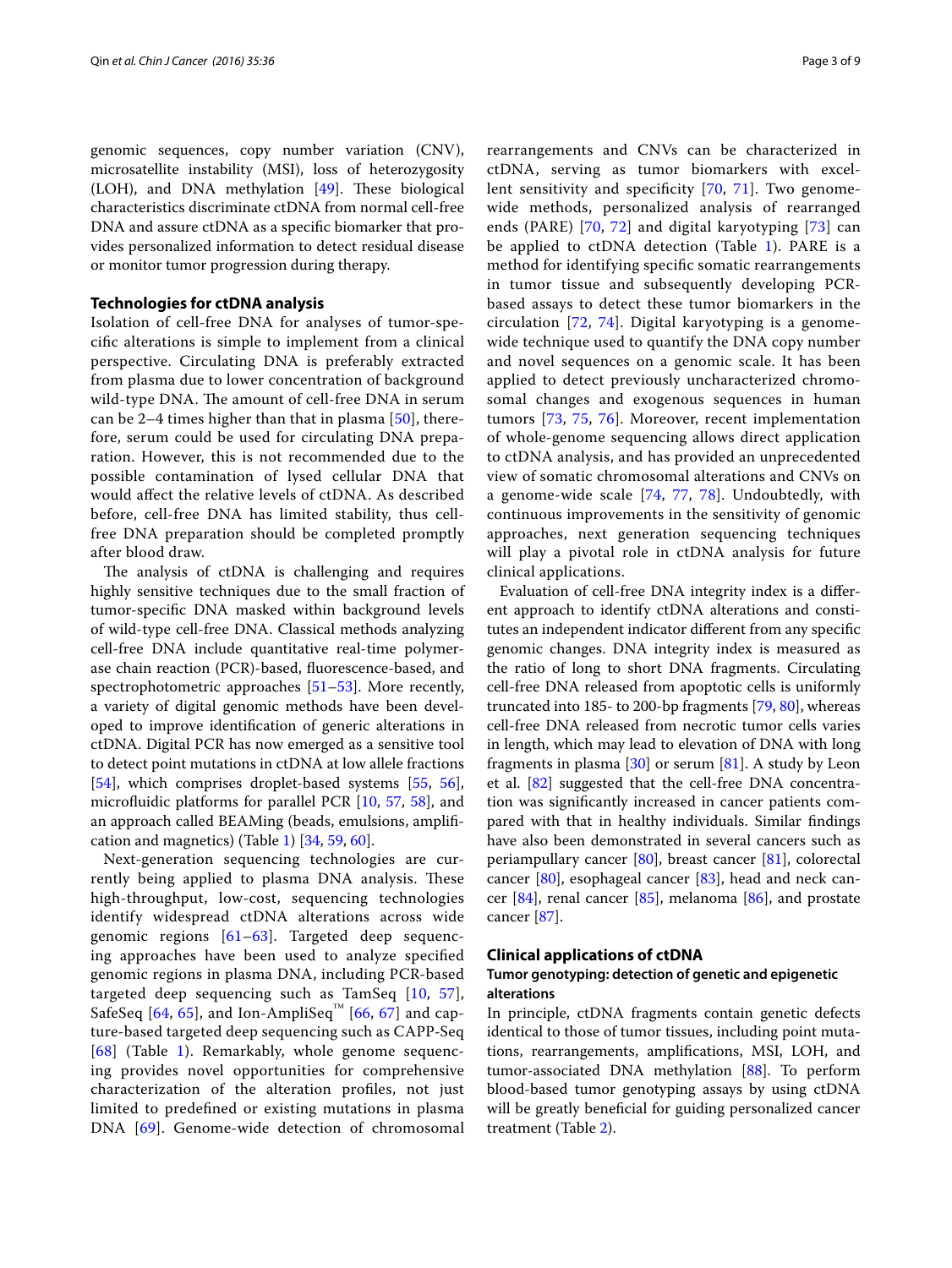### <span id="page-3-0"></span>**Table 1 Technologies for circulating tumor DNA (ctDNA) detection**

| <b>Principle of detection</b> | Method                               | Type of alteration                                                                | Advantage(s)                                  | Limitation(s)                                             | Selected reference(s) |
|-------------------------------|--------------------------------------|-----------------------------------------------------------------------------------|-----------------------------------------------|-----------------------------------------------------------|-----------------------|
| PCR-based                     | Nested real-time PCR                 | Known point mutations<br>such as KRAS, EGFR,<br>and PIK3CA hotspot<br>alterations | Ease of use, lowest cost                      | Lower sensitivity,<br>only detect limited<br>genomic loci | $[70]$                |
|                               | ARMS/Scorpion PCR                    |                                                                                   |                                               |                                                           | [116]                 |
|                               | PCR-SSCP                             |                                                                                   |                                               |                                                           | [117]                 |
|                               | Mutant allele-specific<br><b>PCR</b> |                                                                                   |                                               |                                                           | [118]                 |
|                               | Mass spectrometry                    |                                                                                   |                                               |                                                           | $[119]$               |
|                               | Bi-PAP-A amplification               |                                                                                   |                                               |                                                           | $[120]$               |
| Digital PCR                   | <b>BEAMing</b>                       | Known point muta-<br>tions, genomic rear-<br>rangements                           | High sensitivity                              | Only detect limited<br>genomic loci                       | $[59]$                |
|                               | Droplet-based digital<br><b>PCR</b>  |                                                                                   |                                               |                                                           | [56]                  |
|                               | Microfluidic digital PCR             |                                                                                   |                                               |                                                           | [10]                  |
| Targeted deep<br>sequencing   | SafeSeg                              | Selected SNVs, CNVs,<br>and rearrangements<br>across targeted<br>regions          | High sensitivity, rela-<br>tively inexpensive | Less comprehensive<br>than WES methods                    | [64]                  |
|                               | TamSeg                               |                                                                                   |                                               |                                                           | $[57]$                |
|                               | lon-AmpliSeq™                        |                                                                                   |                                               |                                                           | [66, 68]              |
|                               | CAPP-Seg                             |                                                                                   |                                               |                                                           | [68]                  |
|                               | OnTarget                             |                                                                                   |                                               |                                                           | $[121]$               |
| Whole-genome<br>sequencing    | Digital karyotyping                  | Genome-wide SNVs,                                                                 | Broad application                             | Expensive                                                 | $[73]$                |
|                               | PARE                                 | CNVs, and rearrange-<br>ments                                                     |                                               |                                                           | [70, 72, 74]          |

*PCR* polymerase chain reaction, *ARMS* amplified refractory mutation system, *SSCP* single-strand conformation polymorphism, *Bi-PAP-A amplification* bidirectional pyrophosphorolysis-activated polymerization allele-specific amplification, *BEAMing* beads, emulsion, amplification, and magnetics, *SafeSeq* safe sequencing system, *TamSeq* tagged amplicon deep sequencing, *CAPP-Seq* cancer personalized profiling by deep sequencing, *PARE* personalized analysis of rearranged ends, *KRAS* Kirsten rat sarcoma viral oncogene homolog, *EGFR* epidermal growth factor receptor, *PIK3CA* phosphatidylinositol-4,5-biphosphate 3-kinase, catalytic subunit alpha, *SNV* single-nucleotide variants, *CNVs* copy number variations, *WES* whole-exome sequencing

<span id="page-3-1"></span>

|  | Table 2 Potential application of ctDNA in clinical oncology |  |  |
|--|-------------------------------------------------------------|--|--|
|  |                                                             |  |  |

| <b>Cancer screening</b>                   | <b>Localized cancer</b>                                                                                                                                                                                                                 | <b>Metastatic cancer</b>                                                                                                             | <b>Refractory cancer</b>                                              |
|-------------------------------------------|-----------------------------------------------------------------------------------------------------------------------------------------------------------------------------------------------------------------------------------------|--------------------------------------------------------------------------------------------------------------------------------------|-----------------------------------------------------------------------|
| Early diagnosis and<br>early intervention | Identifying specific genomic<br>alterations to guide therapeutic<br>selection, monitoring tumor bur-<br>den and therapeutic responses,<br>detecting minimal residual dis-<br>ease, assessing risks of dissemina-<br>tion and recurrence | Early identification of relapse and<br>treatment resistance, guidance of<br>treatment selection, monitoring<br>therapeutic responses | Understanding mechanism of resistance, determin-<br>ing new treatment |

#### *Detection of tumor‑specific mutations and CNVs*

Two separate studies in 1994 first described Kirsten rat sarcoma viral oncogene homolog (KRAS) and neuroblastoma RAS viral (v-ras) oncogene homolog (NRAS) mutations in the blood of pancreatic carcinoma [\[89](#page-7-23)] and leukemia patients [[90](#page-7-24)]. During the past two decades, abundant mutations have been detected in the ctDNA of patients with various types of cancer [[49\]](#page-6-23). Next generation sequencing has been directly applied to ctDNA analysis. Dawson et al. [[10](#page-5-8)] used targeted or whole-genome sequencing to assess genetic mutations in tumors samples from 30 metastatic breast cancer patients, and designed personalized assays to quantify ctDNA genetic alterations. They found that ctDNA levels showed a greater dynamic range and associated with changes in tumor burden. Leary et al. [\[74\]](#page-7-8) published the first whole-genome sequencing analysis of ctDNA. They successfully identified ctDNA in concentrations of less than 1% with a sensitivity >90% and a specificity >99%. Single-nucleotide variants (SNVs) and CNV were detected in all advancedstage cancer patients, but not in healthy subjects [\[74](#page-7-8)]. Recently, Chan et al. [[77](#page-7-11)] applied shotgun MPS of plasma DNA from cancer patients to scan the cancer genome and achieved the genome-wide profiling of CNVs and point mutations. Concordant genome-wide SNVs have been identified between tumor tissues and pre-surgical cellfree DNA. Most importantly, the structural alterations in plasma DNA entirely disappeared after surgery. Moreover, the CNV profile detected in ctDNA was derived from three primary tumor mixtures in a cancer patient, indicating that ctDNA sequencing is a valuable approach for studying tumor heterogeneity [[77\]](#page-7-11).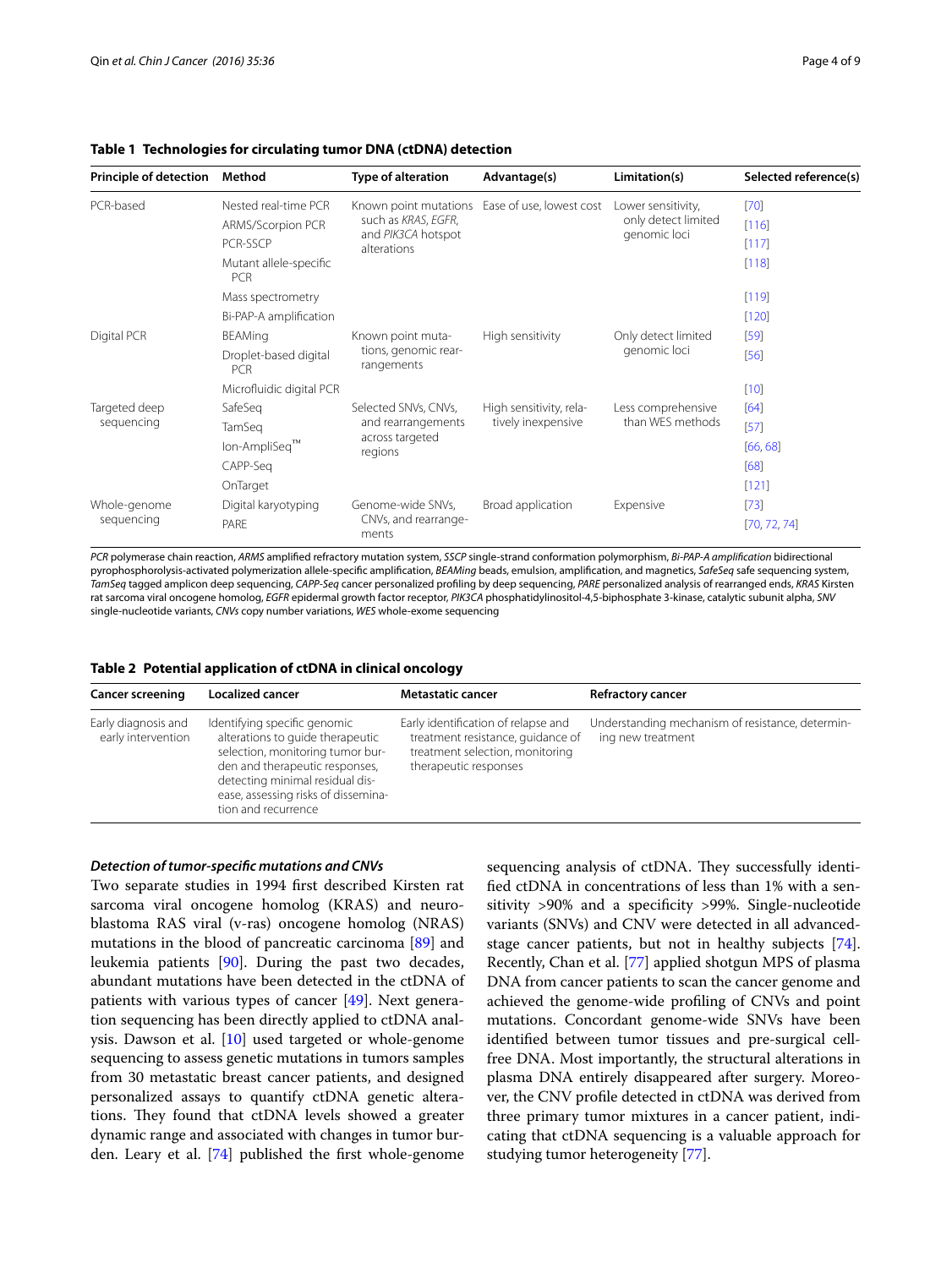#### *Detection of MSI and LOH in ctDNA*

MSI, such as LOH, is frequently found in tumor tissues. Detection of MSI and LOH in ctDNA was first reported by Nawroz et al. [\[84](#page-7-18)] in 1996. To date, similar studies have been completed in breast, brain, colorectal, ovarian, and prostate cancers [[49\]](#page-6-23). Recently, a study involving a large cohort of breast cancer patients  $(n = 388)$ showed that high LOH frequencies were associated with the aggressiveness of breast cancer, and in particular, the observed *CCND2* loss was a strong indicator of an unfavorable prognosis [\[91](#page-7-25)].

#### *Detection of tumor‑associated DNA methylation in ctDNA*

DNA methylation plays pivotal roles in gene regulation and genome stability. Genes with high levels of 5-methylcytosine in the promoter region are transcriptionally silent. This process is often dysregulated in tumor cells. Aberrations of DNA methylation in the gene promoter region or in the non-coding genomic sequences are associated with tumor initiation, dissemination and metastasis establishment, and progression [\[92](#page-7-26)]. The status of DNA methylation is very stable, even in the circulation; thus it can be assessed to monitor tumor-related processes. Aberrant DNA methylation has been first detected in the plasma and serum of lung [\[93\]](#page-7-27), breast [[94\]](#page-7-28), and liver cancer patients in 1999 [\[95\]](#page-7-29). Since then, extensive studies have indicated the potential of ctDNA methylation as a diagnostic and prognostic marker for cancer patients [[49,](#page-6-23) [96](#page-7-30)[–98](#page-7-31)]. Recently, a study identified genome-wide ctDNA methylation in esophageal cancer patients, and observed highly concordant methylation profiles between ctDNA and corresponding tumor tissues [\[99](#page-7-32)]. Differential ctDNA methylation profiles were characterized to distinguish esophageal adenocarcinoma, precursors, and controls [\[99](#page-7-32)]. The study suggested that ctDNA can produce excellent methylation profiling on a genome-wide scale and serve as a useful tool to develop methylation-based biomarkers for clinical application.

#### **Monitoring tumor burden and therapeutic responses**

Dynamics of ctDNA has been investigated in various solid malignancies for the relationship between ctDNA levels, tumor burden, and therapeutic responses [\[10](#page-5-8), [34,](#page-6-9) [70](#page-7-4), [72,](#page-7-6) [100,](#page-7-33) [101](#page-7-34)]. Protein biomarkers are conventionally used in cancer diagnosis and in the assessment of therapeutic responses, such as carcinoembryonic antigen (CEA), prostate-specific antigen (PSA), cancer antigen (CA) 19-9, and CA-125. Unfortunately, the specificity and reliability of these protein biomarkers are not satisfactory, and many malignancies even do not have any reliable protein biomarker [[102,](#page-7-35) [103\]](#page-7-36). ctDNA carries comprehensive, inherently specific, and highly sensitive information, and thus possesses distinctive advantage over conventional protein biomarkers. Studies in melanoma [[104,](#page-8-6) [105](#page-8-7)], breast [[10](#page-5-8)], ovarian [\[57](#page-6-30)], and colon cancers [\[34](#page-6-9), [106](#page-8-8)] have solidified the potential applications of ctDNA to monitor tumor burden dynamically and precisely during treatment process. ctDNA levels increased rapidly with disease progression and declined correspondingly after successful treatment [\[10](#page-5-8), [34](#page-6-9), [57](#page-6-30), [104](#page-8-6), [105](#page-8-7)]. Quantitative assessment of ctDNA levels could also be an important indicator of prognosis (Table [2](#page-3-1)). Some preliminary data supported an association between ctDNA levels and prognosis in cancer patients with advanced-stage disease [[10,](#page-5-8) [107–](#page-8-9)[109\]](#page-8-10).

Treatment resistance is a major problem in the care of cancer patients. ctDNA can effectively assess the emergence of mutations associated with treatment resistance [[110–](#page-8-11)[114](#page-8-12)]. The molecular alterations of *KRAS* are causally associated with the onset of acquired resistance to anti-EGFR treatment of colorectal cancers. Detection of *KRAS* variants in ctDNA of patients receiving anti-EGFR therapies can identify relapse 10 months before radiographic documentation of disease progression [\[111](#page-8-13)]. Furthermore, by using whole-exome sequencing, serial ctDNA analysis can provide an unbiased and comprehensive assessment of genomic alterations during the acquisition of treatment resistance [\[69\]](#page-7-3).

ctDNA analysis can ultimately provide a global picture of genetic alterations, including the dynamic changes of the mutation profile as well as tumor heterogeneity and clonal evolution throughout the course of cancer treatment (Table [2\)](#page-3-1). This global picture can help for designing combination treatments to minimize therapeutic resistance.

#### **Monitoring minimal residual disease**

ctDNA can be potentially applied to detect minimal residual disease after surgery or therapy with curative intent [\[100,](#page-7-33) [115\]](#page-8-14). In certain type of cancers, respective surgery alone cures a large portion of patients with earlystage, localized tumor. However, no effective approach can discriminate which patients are cured and which have residual disease that will result in recurrence. Therefore, some patients potentially cured by surgery still receive adjuvant chemotherapy unnecessarily since lack of information. ctDNA is a potential marker for residual disease after resection to identify individuals at risk of relapse (Table [2\)](#page-3-1). Studies show that assessment of tumorspecific mutations in plasma DNA following surgical resection can identify individuals with residual disease [[89\]](#page-7-23), and detect disease recurrence [[84,](#page-7-18) [85](#page-7-19)]. The early prediction of recurrence will allow effective treatment strategies to be introduced at a time when disease burden is still minimal.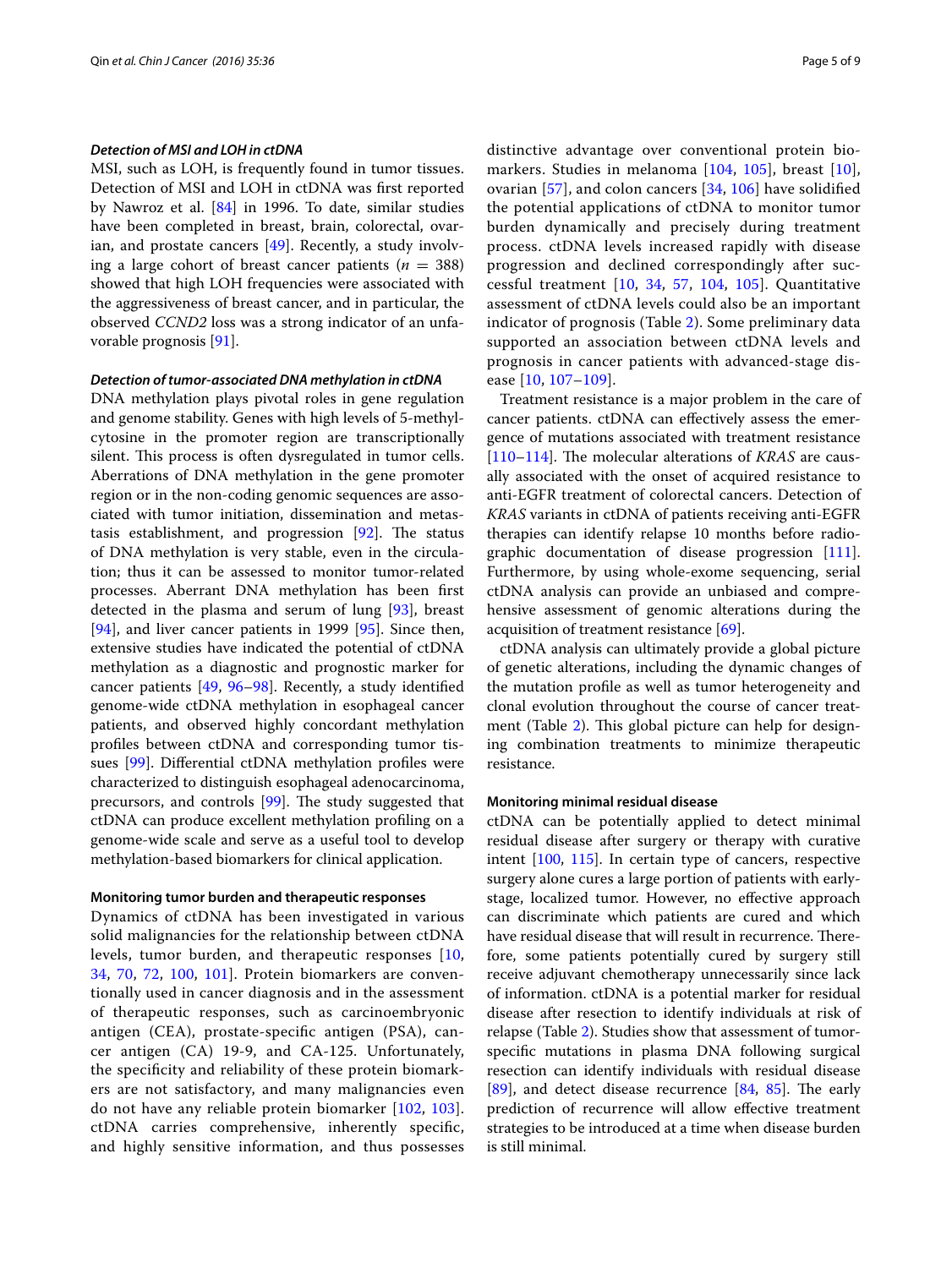## **Challenges of ctDNA analysis on the path to clinical utility**

As a noninvasive "liquid biopsy," ctDNA is a promising biomarker that provides highly specific and complementary information in the diagnosis, prognosis, and management of cancer treatment. With the rapid advances and the decrease in the cost of next-generation sequencing, the technology brings a new alternative for unbiased ctDNA exploration. However, clinical routine practice is slow to adopt this approach since several challenges remain despite the remarkable progress in recent years. Most ctDNA studies focused on advanced-stage cancers with relatively high concentrations of ctDNA. Detailed experiences with early-stage cancer and low concentrations of ctDNA are lacking. High levels of normal DNA aggravated during inflammation and injury could dilute ctDNA and interfere ctDNA detection. Therefore, ctDNA analysis in some clinical settings may result from detection of nonprogressing benign lesions. In addition, the diverse technologies of ctDNA analysis need to be optimized and different platforms need to be standardized, and the appropriate analytic and clinical validity needs to be demonstrated, to control the pre-analytic phase and obtain robust and reproducible results. Most importantly, critical clinical standards need to be established, and welldesigned and sufficiently powered multicenter clinical trials involving large cohorts of patients and controls are required to validate ctDNA as clinical biomarker.

#### **Authors' contributions**

ZQ designed and wrote the manuscript; VL and CZ revised the manuscript; YT and JL co-designed, reviewed, and revised the manuscript. All authors read and approved the final manuscript.

#### **Author details**

<sup>1</sup> Department of Medicine, Cedars-Sinai Medical Center, David Geffen School of Medicine at UCLA, Los Angeles, California 90048, USA.<sup>2</sup> School of Life Science and Technology, Xidian University, Xi'an 710126, Shaanxi, P. R. China.<br><sup>3</sup> Keck School of Medicine, University of Southern California, Los Angeles, CA 90033, USA. <sup>4</sup> Department of Pathology, Xinxiang Medical University, Xinxiang 453003, Henan, P. R. China.

#### **Acknowledgements**

This work was supported partly by the National Natural Science Foundation of China (No. 81227901), the Natural Science Basic Research Plan in Shaanxi Province of China (No. 2015JZ019), the Fundamental Research Funds for the Central Universities, National Cancer Institute of the National Institutes of Health (No. R00CA138914), and National Natural Science Foundation (No. 81372216).

#### **Competing interests**

The authors declare that they have no competing interests.

Received: 2 November 2015 Accepted: 1 February 2016 Published online: 07 April 2016

#### <span id="page-5-0"></span>**References**

1. Stewart BW, Wild C, International Agency for Research on Cancer, World Health Organization. World cancer report 2014. Lyon, Geneva: International Agency for Research on Cancer. WHO Press; 2014.

- <span id="page-5-1"></span>2. Valastyan S, Weinberg RA. Tumor metastasis: molecular insights and evolving paradigms. Cell. 2011;147(2):275–92. doi[:10.1016/j.](http://dx.doi.org/10.1016/j.cell.2011.09.024) [cell.2011.09.024](http://dx.doi.org/10.1016/j.cell.2011.09.024).
- <span id="page-5-2"></span>3. Meric-Bernstam F, Mills GB. Overcoming implementation challenges of personalized cancer therapy. Nat Rev Clin Oncol. 2012;9(9):542–8. doi[:10.1038/nrclinonc.2012.127](http://dx.doi.org/10.1038/nrclinonc.2012.127).
- <span id="page-5-3"></span>4. Vogelstein B, Papadopoulos N, Velculescu VE, Zhou S, Diaz LA Jr, Kinzler KW. Cancer genome landscapes. Science. 2013;339(6127):1546–58. doi[:10.1126/science.1235122](http://dx.doi.org/10.1126/science.1235122).
- <span id="page-5-4"></span>5. Marusyk A, Polyak K. Tumor heterogeneity: causes and consequences. Biochim Biophys Acta. 2010;1805(1):105–17. doi:[10.1016/j.](http://dx.doi.org/10.1016/j.bbcan.2009.11.002) [bbcan.2009.11.002](http://dx.doi.org/10.1016/j.bbcan.2009.11.002).
- <span id="page-5-5"></span>6. Gerlinger M, Rowan AJ, Horswell S, Larkin J, Endesfelder D, Gronroos E, et al. Intratumor heterogeneity and branched evolution revealed by multiregion sequencing. N Engl J Med. 2012;366(10):883–92. doi[:10.1056/NEJMoa1113205.](http://dx.doi.org/10.1056/NEJMoa1113205)
- 7. Yates LR, Campbell PJ. Evolution of the cancer genome. Nat Rev Genet. 2012;13(11):795–806. doi:[10.1038/nrg3317](http://dx.doi.org/10.1038/nrg3317).
- <span id="page-5-6"></span>8. Aparicio S, Caldas C. The implications of clonal genome evolution for cancer medicine. N Engl J Med. 2013;368(9):842–51. doi[:10.1056/](http://dx.doi.org/10.1056/NEJMra1204892) [NEJMra1204892](http://dx.doi.org/10.1056/NEJMra1204892).
- <span id="page-5-7"></span>9. Heitzer E, Auer M, Gasch C, Pichler M, Ulz P, Hoffmann EM, et al. Complex tumor genomes inferred from single circulating tumor cells by array-CGH and next-generation sequencing. Cancer Res. 2013;73(10):2965–75. doi:[10.1158/0008-5472.CAN-12-4140](http://dx.doi.org/10.1158/0008-5472.CAN-12-4140).
- <span id="page-5-8"></span>10. Dawson SJ, Tsui DW, Murtaza M, Biggs H, Rueda OM, Chin SF, et al. Analysis of circulating tumor DNA to monitor metastatic breast cancer. N Engl J Med. 2013;368(13):1199–209. doi[:10.1056/NEJMoa1213261.](http://dx.doi.org/10.1056/NEJMoa1213261)
- <span id="page-5-9"></span>11. Mandel P, Metais P. Les acides nucleiques du plasma sanguin chez l' homme. Seances Soc Biol Fil. 1948;142:241–3 **(in French)**.
- <span id="page-5-10"></span>12. Stroun M, Anker P, Maurice P, Lyautey J, Lederrey C, Beljanski M. Neoplastic characteristics of the DNA found in the plasma of cancer patients. Oncology. 1989;46(5):318–22.
- 13. Anker P, Mulcahy H, Chen XQ, Stroun M. Detection of circulating tumour DNA in the blood (plasma/serum) of cancer patients. Cancer Metastasis Rev. 1999;18(1):65–73.
- 14. Gormally E, Caboux E, Vineis P, Hainaut P. Circulating free DNA in plasma or serum as biomarker of carcinogenesis: practical aspects and biological significance. Mutat Res. 2007;635(2–3):105–17. doi[:10.1016/j.](http://dx.doi.org/10.1016/j.mrrev.2006.11.002) [mrrev.2006.11.002](http://dx.doi.org/10.1016/j.mrrev.2006.11.002).
- 15. Fleischhacker M, Schmidt B. Circulating nucleic acids (CNAs) and cancer–a survey. Biochim Biophys Acta. 2007;1775(1):181–232. doi[:10.1016/j.bbcan.2006.10.001.](http://dx.doi.org/10.1016/j.bbcan.2006.10.001)
- 16. Schwarzenbach H, Stoehlmacher J, Pantel K, Goekkurt E. Detection and monitoring of cell-free DNA in blood of patients with colorectal cancer. Ann N Y Acad Sci. 2008;1137:190–6. doi[:10.1196/](http://dx.doi.org/10.1196/annals.1448.025) [annals.1448.025.](http://dx.doi.org/10.1196/annals.1448.025)
- 17. Schwarzenbach H, Alix-Panabieres C, Muller I, Letang N, Vendrell JP, Rebillard X, et al. Cell-free tumor DNA in blood plasma as a marker for circulating tumor cells in prostate cancer. Clin Cancer Res. 2009;15(3):1032–8. doi[:10.1158/1078-0432.CCR-08-1910.](http://dx.doi.org/10.1158/1078-0432.CCR-08-1910)
- 18. Schwarzenbach H, Muller V, Milde-Langosch K, Steinbach B, Pantel K. Evaluation of cell-free tumour DNA and RNA in patients with breast cancer and benign breast disease. Mol BioSyst. 2011;7(10):2848–54. doi[:10.1039/c1mb05197k](http://dx.doi.org/10.1039/c1mb05197k).
- 19. Salvianti F, Pinzani P, Verderio P, Ciniselli CM, Massi D, De Giorgi V, et al. Multiparametric analysis of cell-free DNA in melanoma patients. PLoS One. 2012;7(11):e49843. doi:[10.1371/journal.pone.0049843](http://dx.doi.org/10.1371/journal.pone.0049843).
- 20. Park JL, Kim HJ, Choi BY, Lee HC, Jang HR, Song KS, et al. Quantitative analysis of cell-free DNA in the plasma of gastric cancer patients. Oncol Lett. 2012;3(4):921–6. doi:[10.3892/ol.2012.592](http://dx.doi.org/10.3892/ol.2012.592).
- <span id="page-5-11"></span>21. Delgado PO, Alves BC, Gehrke Fde S, Kuniyoshi RK, Wroclavski ML, Del Giglio A, et al. Characterization of cell-free circulating DNA in plasma in patients with prostate cancer. Tumour Biol. 2013;34(2):983–6. doi[:10.1007/s13277-012-0634-6](http://dx.doi.org/10.1007/s13277-012-0634-6).
- <span id="page-5-12"></span>22. Friel AM, Corcoran C, Crown J, O'Driscoll L. Relevance of circulating tumor cells, extracellular nucleic acids, and exosomes in breast cancer. Breast Cancer Res Treat. 2010;123(3):613–25. doi[:10.1007/](http://dx.doi.org/10.1007/s10549-010-0980-2) [s10549-010-0980-2](http://dx.doi.org/10.1007/s10549-010-0980-2).
- <span id="page-5-13"></span>23. Ashworth TR. A case of cancer in which cells similar to those in the tumors were seen in the blood after death. Aus Med J. 1869;14:146–7.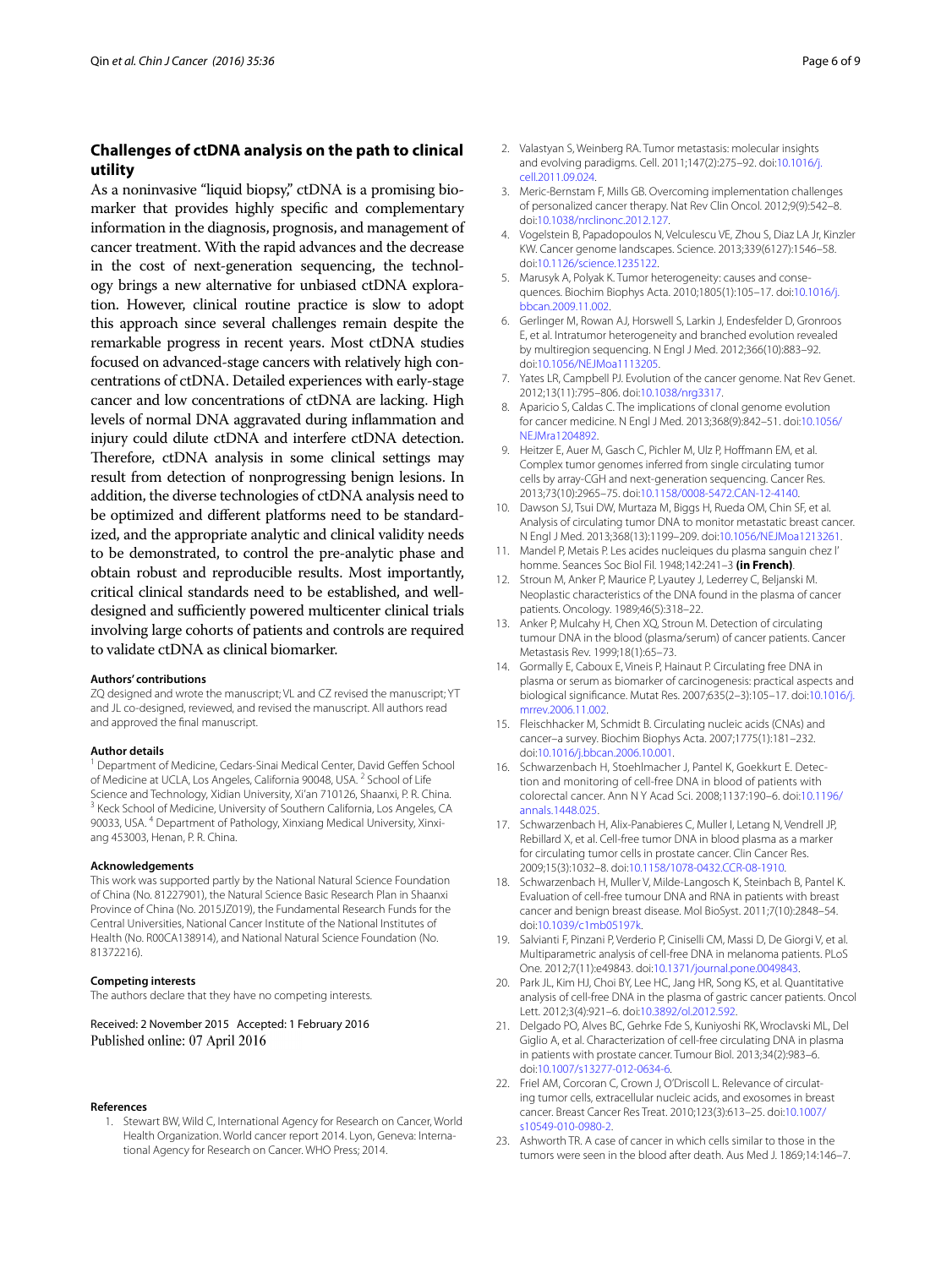- <span id="page-6-0"></span>24. Pantel K, Brakenhoff RH, Brandt B, Detection, clinical relevance and specific biological properties of disseminating tumour cells. Nat Rev Cancer. 2008;8(5):329–40. doi[:10.1038/nrc2375](http://dx.doi.org/10.1038/nrc2375).
- <span id="page-6-1"></span>25. Alix-Panabieres C, Pantel K. Circulating tumor cells: liquid biopsy of cancer. Clin Chem. 2013;59(1):110–8. doi[:10.1373/](http://dx.doi.org/10.1373/clinchem.2012.194258) [clinchem.2012.194258.](http://dx.doi.org/10.1373/clinchem.2012.194258)
- <span id="page-6-2"></span>26. Pantel K, Alix-Panabieres C. Circulating tumour cells in cancer patients: challenges and perspectives. Trends Mol Med. 2010;16(9):398–406. doi[:10.1016/j.molmed.2010.07.001](http://dx.doi.org/10.1016/j.molmed.2010.07.001).
- <span id="page-6-3"></span>27. Alix-Panabieres C, Pantel K. Technologies for detection of circulating tumor cells: facts and vision. Lab Chip. 2014;14(1):57–62. doi[:10.1039/](http://dx.doi.org/10.1039/c3lc50644d) [c3lc50644d](http://dx.doi.org/10.1039/c3lc50644d).
- <span id="page-6-4"></span>28. Ilie M, Hofman V, Long E, Bordone O, Selva E, Washetine K, et al. Current challenges for detection of circulating tumor cells and cell-free circulating nucleic acids, and their characterization in non-small cell lung carcinoma patients. What is the best blood substrate for personalized medicine? Ann Transl Med. 2014;2(11):107. doi:[10.3978/j.](http://dx.doi.org/10.3978/j.issn.2305-5839.2014.08.11) [issn.2305-5839.2014.08.11](http://dx.doi.org/10.3978/j.issn.2305-5839.2014.08.11).
- <span id="page-6-5"></span>29. Stroun M, Lyautey J, Lederrey C, Olson-Sand A, Anker P. About the possible origin and mechanism of circulating DNA apoptosis and active DNA release. Clin Chim Acta. 2001;313(1–2):139–42.
- <span id="page-6-6"></span>30. Jahr S, Hentze H, Englisch S, Hardt D, Fackelmayer FO, Hesch RD, et al. DNA fragments in the blood plasma of cancer patients: quantitations and evidence for their origin from apoptotic and necrotic cells. Cancer Res. 2001;61(4):1659–65.
- 31. Chan KC, Zhang J, Hui AB, Wong N, Lau TK, Leung TN, et al. Size distributions of maternal and fetal DNA in maternal plasma. Clin Chem. 2004;50(1):88–92. doi:[10.1373/clinchem.2003.024893](http://dx.doi.org/10.1373/clinchem.2003.024893).
- <span id="page-6-7"></span>32. Mouliere F, Robert B, Arnau Peyrotte E, Del Rio M, Ychou M, Molina F, et al. High fragmentation characterizes tumour-derived circulating DNA. PLoS One. 2011;6(9):e23418. doi[:10.1371/journal.pone.0023418.](http://dx.doi.org/10.1371/journal.pone.0023418)
- <span id="page-6-8"></span>33. Diehl F, Li M, Dressman D, He Y, Shen D, Szabo S, et al. Detection and quantification of mutations in the plasma of patients with colorectal tumors. Proc Natl Acad Sci USA. 2005;102(45):16368–73. doi[:10.1073/](http://dx.doi.org/10.1073/pnas.0507904102) [pnas.0507904102](http://dx.doi.org/10.1073/pnas.0507904102).
- <span id="page-6-9"></span>34. Diehl F, Schmidt K, Choti MA, Romans K, Goodman S, Li M, et al. Circulating mutant DNA to assess tumor dynamics. Nat Med. 2008;14(9):985– 90. doi[:10.1038/nm.1789](http://dx.doi.org/10.1038/nm.1789).
- <span id="page-6-10"></span>35. Roninson IB, Broude EV, Chang BD. If not apoptosis, then what? Treatment-induced senescence and mitotic catastrophe in tumor cells. Drug Resist Updat. 2001;4(5):303–13. doi:[10.1054/drup.2001.0213.](http://dx.doi.org/10.1054/drup.2001.0213)
- <span id="page-6-11"></span>36. Wang BG, Huang HY, Chen YC, Bristow RE, Kassauei K, Cheng CC, et al. Increased plasma DNA integrity in cancer patients. Cancer Res. 2003;63(14):3966–8.
- <span id="page-6-12"></span>37. Anker P, Stroun M, Maurice PA. Spontaneous release of DNA by human blood lymphocytes as shown in an in vitro system. Cancer Res. 1975;35(9):2375–82.
- <span id="page-6-14"></span>38. Stroun M, Maurice P, Vasioukhin V, Lyautey J, Lederrey C, Lefort F, et al. The origin and mechanism of circulating DNA. Ann N Y Acad Sci. 2000;906:161–8.
- <span id="page-6-13"></span>39. Stroun M, Lyautey J, Lederrey C, Mulcahy HE, Anker P. Alu repeat sequences are present in increased proportions compared to a unique gene in plasma/serum DNA: evidence for a preferential release from viable cells? Ann N Y Acad Sci. 2001;945:258–64.
- <span id="page-6-15"></span>40. Rogers JC, Boldt D, Kornfeld S, Skinner A, Valeri CR. Excretion of deoxyribonucleic acid by lymphocytes stimulated with phytohemagglutinin or antigen. Proc Natl Acad Sci USA. 1972;69(7):1685–9.
- <span id="page-6-16"></span>41. Rogers JC. Identification of an intracellular precursor to DNA excreted by human lymphocytes. Proc Natl Acad Sci USA. 1976;73(9):3211–5.
- <span id="page-6-17"></span>42. Kohler C, Barekati Z, Radpour R, Zhong XY. Cell-free DNA in the circulation as a potential cancer biomarker. Anticancer Res. 2011;31(8):2623–8.
- <span id="page-6-18"></span>43. Chan KC, Jiang P, Chan CW, Sun K, Wong J, Hui EP, et al. Noninvasive detection of cancer-associated genome-wide hypomethylation and copy number aberrations by plasma DNA bisulfite sequencing. Proc Natl Acad Sci USA. 2013;110(47):18761–8. doi:[10.1073/](http://dx.doi.org/10.1073/pnas.1313995110) [pnas.1313995110](http://dx.doi.org/10.1073/pnas.1313995110).
- <span id="page-6-19"></span>44. Yu SC, Lee SW, Jiang P, Leung TY, Chan KC, Chiu RW, et al. High-resolution profiling of fetal DNA clearance from maternal plasma by massively parallel sequencing. Clin Chem. 2013;59(8):1228–37. doi[:10.1373/](http://dx.doi.org/10.1373/clinchem.2013.203679) [clinchem.2013.203679](http://dx.doi.org/10.1373/clinchem.2013.203679).
- <span id="page-6-20"></span>45. Lo YM, Zhang J, Leung TN, Lau TK, Chang AM, Hjelm NM. Rapid clearance of fetal DNA from maternal plasma. Am J Hum Genet. 1999;64(1):218–24. doi[:10.1086/302205](http://dx.doi.org/10.1086/302205).
- <span id="page-6-21"></span>46. Lo YM, Leung SF, Chan LY, Chan AT, Lo KW, Johnson PJ, et al. Kinetics of plasma Epstein-Barr virus DNA during radiation therapy for nasopharyngeal carcinoma. Cancer Res. 2000;60(9):2351–5.
- 47. To EW, Chan KC, Leung SF, Chan LY, To KF, Chan AT, et al. Rapid clearance of plasma Epstein-Barr virus DNA after surgical treatment of nasopharyngeal carcinoma. Clin Cancer Res. 2003;9(9):3254–9.
- <span id="page-6-22"></span>48. Chan KC. Plasma Epstein-Barr virus DNA as a biomarker for nasopharyngeal carcinoma. Chin J Cancer. 2014;33(12):598–603. doi:[10.5732/](http://dx.doi.org/10.5732/cjc.014.10192) [cjc.014.10192](http://dx.doi.org/10.5732/cjc.014.10192).
- <span id="page-6-23"></span>49. Marzese DM, Hirose H, Hoon DS. Diagnostic and prognostic value of circulating tumor-related DNA in cancer patients. Expert Rev Mol Diagn. 2013;13(8):827–44. doi[:10.1586/14737159.2013.845088.](http://dx.doi.org/10.1586/14737159.2013.845088)
- <span id="page-6-24"></span>50. Jung M, Klotzek S, Lewandowski M, Fleischhacker M, Jung K. Changes in concentration of DNA in serum and plasma during storage of blood samples. Clin Chem. 2003;49(6 Pt 1):1028–9.
- <span id="page-6-25"></span>51. Bjorkman L, Reich CF, Pisetsky DS. The use of fluorometric assays to assess the immune response to DNA in murine systemic lupus erythematosus. Scand J Immunol. 2003;57(6):525–33.
- 52. Tuaeva NO, Abramova ZI, Sofronov VV. The origin of elevated levels of circulating DNA in blood plasma of premature neonates. Ann N Y Acad Sci. 2008;1137:27–30. doi:[10.1196/annals.1448.043](http://dx.doi.org/10.1196/annals.1448.043).
- <span id="page-6-26"></span>53. Chen Z, Feng J, Buzin CH, Liu Q, Weiss L, Kernstine K, et al. Analysis of cancer mutation signatures in blood by a novel ultra-sensitive assay: monitoring of therapy or recurrence in non-metastatic breast cancer. PLoS One. 2009;4(9):e7220. doi:[10.1371/journal.pone.0007220](http://dx.doi.org/10.1371/journal.pone.0007220).
- <span id="page-6-27"></span>54. Vogelstein B, Kinzler KW. Digital PCR. Proc Natl Acad Sci USA. 1999;96(16):9236–41.
- <span id="page-6-28"></span>55. Hindson BJ, Ness KD, Masquelier DA, Belgrader P, Heredia NJ, Makarewicz AJ, et al. High-throughput droplet digital PCR system for absolute quantitation of DNA copy number. Anal Chem. 2011;83(22):8604–10. doi[:10.1021/ac202028g.](http://dx.doi.org/10.1021/ac202028g)
- <span id="page-6-29"></span>56. Pekin D, Skhiri Y, Baret JC, Le Corre D, Mazutis L, Salem CB, et al. Quantitative and sensitive detection of rare mutations using droplet-based microfluidics. Lab Chip. 2011;11(13):2156–66. doi[:10.1039/c1lc20128j.](http://dx.doi.org/10.1039/c1lc20128j)
- <span id="page-6-30"></span>57. Forshew T, Murtaza M, Parkinson C, Gale D, Tsui DW, Kaper F, et al. Noninvasive identification and monitoring of cancer mutations by targeted deep sequencing of plasma DNA. Sci Transl Med. 2012;4(136):136ra68. doi[:10.1126/scitranslmed.3003726](http://dx.doi.org/10.1126/scitranslmed.3003726).
- <span id="page-6-31"></span>58. Wang J, Ramakrishnan R, Tang Z, Fan W, Kluge A, Dowlati A, et al. Quantifying EGFR alterations in the lung cancer genome with nanofluidic digital PCR arrays. Clin Chem. 2010;56(4):623–32. doi[:10.1373/](http://dx.doi.org/10.1373/clinchem.2009.134973) [clinchem.2009.134973](http://dx.doi.org/10.1373/clinchem.2009.134973).
- <span id="page-6-32"></span>59. Dressman D, Yan H, Traverso G, Kinzler KW, Vogelstein B. Transforming single DNA molecules into fluorescent magnetic particles for detection and enumeration of genetic variations. Proc Natl Acad Sci USA. 2003;100(15):8817–22. doi[:10.1073/pnas.1133470100](http://dx.doi.org/10.1073/pnas.1133470100).
- <span id="page-6-33"></span>60. Higgins MJ, Jelovac D, Barnathan E, Blair B, Slater S, Powers P, et al. Detection of tumor PIK3CA status in metastatic breast cancer using peripheral blood. Clin Cancer Res. 2012;18(12):3462–9. doi[:10.1158/1078-0432.CCR-11-2696.](http://dx.doi.org/10.1158/1078-0432.CCR-11-2696)
- <span id="page-6-34"></span>61. Ignatiadis M, Dawson SJ. Circulating tumor cells and circulating tumor DNA for precision medicine: dream or reality? Ann Oncol. 2014;25(12):2304–13. doi:[10.1093/annonc/mdu480](http://dx.doi.org/10.1093/annonc/mdu480).
- 62. Haber DA, Velculescu VE. Blood-based analyses of cancer: circulating tumor cells and circulating tumor DNA. Cancer Discov. 2014;4(6):650– 61. doi[:10.1158/2159-8290.CD-13-1014](http://dx.doi.org/10.1158/2159-8290.CD-13-1014).
- <span id="page-6-35"></span>Lanman RB, Mortimer SA, Zill OA, Sebisanovic D, Lopez R, Blau S, et al. Analytical and clinical validation of a digital sequencing panel for quantitative, highly accurate evaluation of cell-free circulating tumor DNA. PLoS One. 2015;10(10):e0140712. doi[:10.1371/journal.pone.0140712.](http://dx.doi.org/10.1371/journal.pone.0140712)
- <span id="page-6-36"></span>64. Kinde I, Wu J, Papadopoulos N, Kinzler KW, Vogelstein B. Detection and quantification of rare mutations with massively parallel sequencing. Proc Natl Acad Sci USA. 2011;108(23):9530–5. doi[:10.1073/](http://dx.doi.org/10.1073/pnas.1105422108) [pnas.1105422108](http://dx.doi.org/10.1073/pnas.1105422108).
- <span id="page-6-37"></span>65. Bettegowda C, Sausen M, Leary RJ, Kinde I, Wang Y, Agrawal N, et al. Detection of circulating tumor DNA in early- and late-stage human malignancies. Sci Transl Med. 2014;6(224):224ra24. doi[:10.1126/](http://dx.doi.org/10.1126/scitranslmed.3007094) [scitranslmed.3007094](http://dx.doi.org/10.1126/scitranslmed.3007094).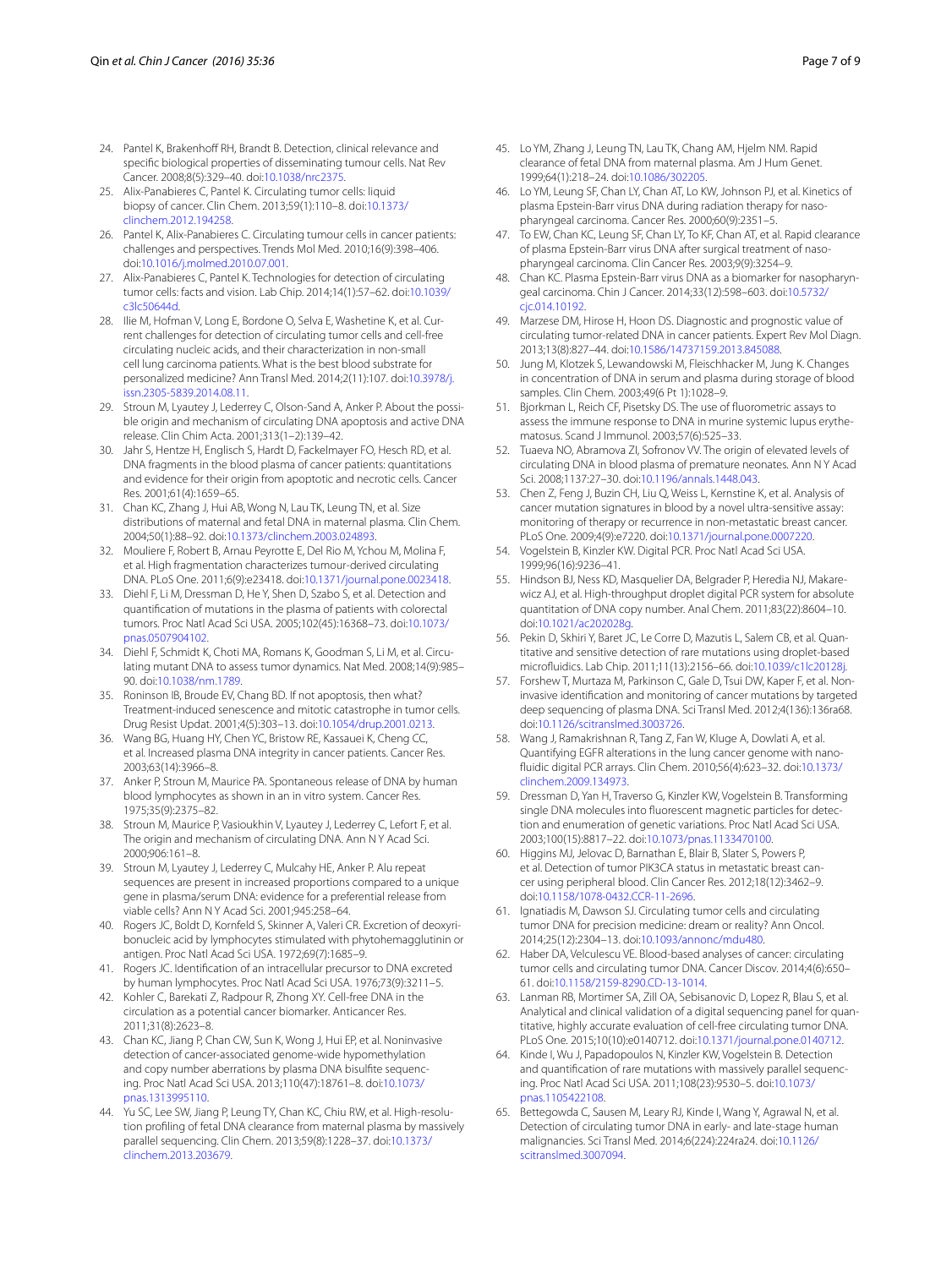- <span id="page-7-0"></span>66. Rothe F, Laes JF, Lambrechts D, Smeets D, Vincent D, Maetens M, et al. Plasma circulating tumor DNA as an alternative to metastatic biopsies for mutational analysis in breast cancer. Ann Oncol. 2014;25(10):1959– 65. doi[:10.1093/annonc/mdu288.](http://dx.doi.org/10.1093/annonc/mdu288)
- <span id="page-7-1"></span>67. Carreira S, Romanel A, Goodall J, Grist E, Ferraldeschi R, Miranda S, et al. Tumor clone dynamics in lethal prostate cancer. Sci Transl Med. 2014;6(254):254ra125. doi:[10.1126/scitranslmed.3009448](http://dx.doi.org/10.1126/scitranslmed.3009448).
- <span id="page-7-2"></span>68. Newman AM, Bratman SV, To J, Wynne JF, Eclov NC, Modlin LA, et al. An ultrasensitive method for quantitating circulating tumor DNA with broad patient coverage. Nat Med. 2014;20(5):548–54. doi:[10.1038/](http://dx.doi.org/10.1038/nm.3519) [nm.3519](http://dx.doi.org/10.1038/nm.3519).
- <span id="page-7-3"></span>69. Murtaza M, Dawson SJ, Tsui DW, Gale D, Forshew T, Piskorz AM, et al. Non-invasive analysis of acquired resistance to cancer therapy by sequencing of plasma DNA. Nature. 2013;497(7447):108–12. doi[:10.1038/nature12065.](http://dx.doi.org/10.1038/nature12065)
- <span id="page-7-4"></span>70. McBride DJ, Orpana AK, Sotiriou C, Joensuu H, Stephens PJ, Mudie LJ, et al. Use of cancer-specific genomic rearrangements to quantify disease burden in plasma from patients with solid tumors. Genes Chromosomes Cancer. 2010;49(11):1062–9. doi:[10.1002/gcc.20815.](http://dx.doi.org/10.1002/gcc.20815)
- <span id="page-7-5"></span>71. Shaw JA, Page K, Blighe K, Hava N, Guttery D, Ward B, et al. Genomic analysis of circulating cell-free DNA infers breast cancer dormancy. Genome Res. 2012;22(2):220–31. doi[:10.1101/gr.123497.111.](http://dx.doi.org/10.1101/gr.123497.111)
- <span id="page-7-6"></span>72. Leary RJ, Kinde I, Diehl F, Schmidt K, Clouser C, Duncan C, et al. Development of personalized tumor biomarkers using massively parallel sequencing. Sci Transl Med. 2010;2(20):20ra14. doi:[10.1126/](http://dx.doi.org/10.1126/scitranslmed.3000702) [scitranslmed.3000702.](http://dx.doi.org/10.1126/scitranslmed.3000702)
- <span id="page-7-7"></span>73. Wang TL, Maierhofer C, Speicher MR, Lengauer C, Vogelstein B, Kinzler KW, et al. Digital karyotyping. Proc Natl Acad Sci USA. 2002;99(25):16156–61. doi[:10.1073/pnas.202610899.](http://dx.doi.org/10.1073/pnas.202610899)
- <span id="page-7-8"></span>74. Leary RJ, Sausen M, Kinde I, Papadopoulos N, Carpten JD, Craig D, et al. Detection of chromosomal alterations in the circulation of cancer patients with whole-genome sequencing. Sci Transl Med. 2012;4(162):162ra54. doi:[10.1126/scitranslmed.3004742.](http://dx.doi.org/10.1126/scitranslmed.3004742)
- <span id="page-7-9"></span>75. Wang TL, Diaz LA Jr, Romans K, Bardelli A, Saha S, Galizia G, et al. Digital karyotyping identifies thymidylate synthase amplification as a mechanism of resistance to 5-fluorouracil in metastatic colorectal cancer patients. Proc Natl Acad Sci USA. 2004;101(9):3089–94. doi:[10.1073/](http://dx.doi.org/10.1073/pnas.0308716101) [pnas.0308716101](http://dx.doi.org/10.1073/pnas.0308716101).
- <span id="page-7-10"></span>76. Duncan CG, Leary RJ, Lin JC, Cummins J, Di C, Schaefer CF, et al. Identification of microbial DNA in human cancer. BMC Med Genomics. 2009;2:22. doi[:10.1186/1755-8794-2-22](http://dx.doi.org/10.1186/1755-8794-2-22).
- <span id="page-7-11"></span>77. Chan KC, Jiang P, Zheng YW, Liao GJ, Sun H, Wong J, et al. Cancer genome scanning in plasma: detection of tumor-associated copy number aberrations, single-nucleotide variants, and tumoral heterogeneity by massively parallel sequencing. Clin Chem. 2013;59(1):211–24. doi[:10.1373/clinchem.2012.196014.](http://dx.doi.org/10.1373/clinchem.2012.196014)
- <span id="page-7-12"></span>78. Heitzer E, Ulz P, Belic J, Gutschi S, Quehenberger F, Fischereder K, et al. Tumor-associated copy number changes in the circulation of patients with prostate cancer identified through whole-genome sequencing. Genome Med. 2013;5(4):30. doi[:10.1186/gm434](http://dx.doi.org/10.1186/gm434).
- <span id="page-7-13"></span>79. Giacona MB, Ruben GC, Iczkowski KA, Roos TB, Porter DM, Sorenson GD. Cell-free DNA in human blood plasma: length measurements in patients with pancreatic cancer and healthy controls. Pancreas. 1998;17(1):89–97.
- <span id="page-7-14"></span>80. Umetani N, Kim J, Hiramatsu S, Reber HA, Hines OJ, Bilchik AJ, et al. Increased integrity of free circulating DNA in sera of patients with colorectal or periampullary cancer: direct quantitative PCR for ALU repeats. Clin Chem. 2006;52(6):1062–9. doi[:10.1373/clinchem.2006.068577](http://dx.doi.org/10.1373/clinchem.2006.068577).
- <span id="page-7-15"></span>81. Umetani N, Giuliano AE, Hiramatsu SH, Amersi F, Nakagawa T, Martino S, et al. Prediction of breast tumor progression by integrity of free circulating DNA in serum. J Clin Oncol. 2006;24(26):4270–6. doi:[10.1200/](http://dx.doi.org/10.1200/JCO.2006.05.9493) [JCO.2006.05.9493](http://dx.doi.org/10.1200/JCO.2006.05.9493).
- <span id="page-7-16"></span>82. Leon SA, Shapiro B, Sklaroff DM, Yaros MJ. Free DNA in the serum of cancer patients and the effect of therapy. Cancer Res. 1977;37(3):646–50.
- <span id="page-7-17"></span>83. Tomita H, Ichikawa D, Ikoma D, Sai S, Tani N, Ikoma H, et al. Quantification of circulating plasma DNA fragments as tumor markers in patients with esophageal cancer. Anticancer Res. 2007;27(4C):2737–41.
- <span id="page-7-18"></span>Nawroz H, Koch W, Anker P, Stroun M, Sidransky D. Microsatellite alterations in serum DNA of head and neck cancer patients. Nat Med. 1996;2(9):1035–7.
- <span id="page-7-19"></span>85. Gang F, Guorong L, An Z, Anne GP, Christian G, Jacques T. Prediction of clear cell renal cell carcinoma by integrity of cell-free DNA in serum. Urology. 2010;75(2):262–5. doi[:10.1016/j.urology.2009.06.048.](http://dx.doi.org/10.1016/j.urology.2009.06.048)
- <span id="page-7-20"></span>86. Pinzani P, Salvianti F, Zaccara S, Massi D, De Giorgi V, Pazzagli M, et al. Circulating cell-free DNA in plasma of melanoma patients: qualitative and quantitative considerations. Clin Chim Acta. 2011;412(23–24):2141–5. doi[:10.1016/j.cca.2011.07.027.](http://dx.doi.org/10.1016/j.cca.2011.07.027)
- <span id="page-7-21"></span>87. Hanley R, Rieger-Christ KM, Canes D, Emara NR, Shuber AP, Boynton KA, et al. DNA integrity assay: a plasma-based screening tool for the detection of prostate cancer. Clin Cancer Res. 2006;12(15):4569–74. doi[:10.1158/1078-0432.CCR-06-0130.](http://dx.doi.org/10.1158/1078-0432.CCR-06-0130)
- <span id="page-7-22"></span>88. Elshimali YI, Khaddour H, Sarkissyan M, Wu Y, Vadgama JV. The clinical utilization of circulating cell free DNA (CCFDNA) in blood of cancer patients. Int J Mol Sci. 2013;14(9):18925–58. doi:[10.3390/](http://dx.doi.org/10.3390/ijms140918925) [ijms140918925.](http://dx.doi.org/10.3390/ijms140918925)
- <span id="page-7-23"></span>89. Sorenson GD, Pribish DM, Valone FH, Memoli VA, Bzik DJ, Yao SL. Soluble normal and mutated DNA sequences from singlecopy genes in human blood. Cancer Epidemiol Biomarkers Prev. 1994;3(1):67–71.
- <span id="page-7-24"></span>Vasioukhin V, Anker P, Maurice P, Lyautey J, Lederrey C, Stroun M. Point mutations of the N-ras gene in the blood plasma DNA of patients with myelodysplastic syndrome or acute myelogenous leukaemia. Br J Haematol. 1994;86(4):774–9.
- <span id="page-7-25"></span>91. Schwarzenbach H, Eichelser C, Kropidlowski J, Janni W, Rack B, Pantel K. Loss of heterozygosity at tumor suppressor genes detectable on fractionated circulating cell-free tumor DNA as indicator of breast cancer progression. Clin Cancer Res. 2012;18(20):5719–30. doi:[10.1158/1078-](http://dx.doi.org/10.1158/1078-0432.CCR-12-0142) [0432.CCR-12-0142](http://dx.doi.org/10.1158/1078-0432.CCR-12-0142).
- <span id="page-7-26"></span>92. Heyn H, Esteller M. DNA methylation profiling in the clinic: applications and challenges. Nat Rev Genet. 2012;13(10):679–92. doi[:10.1038/](http://dx.doi.org/10.1038/nrg3270) [nrg3270](http://dx.doi.org/10.1038/nrg3270).
- <span id="page-7-27"></span>93. Esteller M, Sanchez-Cespedes M, Rosell R, Sidransky D, Baylin SB, Herman JG. Detection of aberrant promoter hypermethylation of tumor suppressor genes in serum DNA from non-small cell lung cancer patients. Cancer Res. 1999;59(1):67–70.
- <span id="page-7-28"></span>94. Silva JM, Dominguez G, Villanueva MJ, Gonzalez R, Garcia JM, Corbacho C, et al. Aberrant DNA methylation of the p16INK4a gene in plasma DNA of breast cancer patients. Br J Cancer. 1999;80(8):1262–4. doi[:10.1038/sj.bjc.6690495.](http://dx.doi.org/10.1038/sj.bjc.6690495)
- <span id="page-7-29"></span>Wong IH, Lo YM, Zhang J, Liew CT, Ng MH, Wong N, et al. Detection of aberrant p16 methylation in the plasma and serum of liver cancer patients. Cancer Res. 1999;59(1):71–3.
- <span id="page-7-30"></span>96. Kawakami K, Brabender J, Lord RV, Groshen S, Greenwald BD, Krasna MJ, et al. Hypermethylated APC DNA in plasma and prognosis of patients with esophageal adenocarcinoma. J Natl Cancer Inst. 2000;92(22):1805–11.
- 97. Lecomte T, Berger A, Zinzindohoue F, Micard S, Landi B, Blons H, et al. Detection of free-circulating tumor-associated DNA in plasma of colorectal cancer patients and its association with prognosis. Int J Cancer. 2002;100(5):542–8. doi[:10.1002/ijc.10526](http://dx.doi.org/10.1002/ijc.10526).
- <span id="page-7-31"></span>98. Warton K, Samimi G. Methylation of cell-free circulating DNA in the diagnosis of cancer. Front Mol Biosci. 2015;2:13. doi[:10.3389/](http://dx.doi.org/10.3389/fmolb.2015.00013) [fmolb.2015.00013](http://dx.doi.org/10.3389/fmolb.2015.00013).
- <span id="page-7-32"></span>99. Zhai R, Zhao Y, Su L, Cassidy L, Liu G, Christiani DC. Genome-wide DNA methylation profiling of cell-free serum DNA in esophageal adenocarcinoma and Barrett esophagus. Neoplasia. 2012;14(1):29–33.
- <span id="page-7-33"></span>100. Diaz LA Jr, Bardelli A. Liquid biopsies: genotyping circulating tumor DNA. J Clin Oncol. 2014;32(6):579–86. doi:[10.1200/JCO.2012.45.2011](http://dx.doi.org/10.1200/JCO.2012.45.2011).
- <span id="page-7-34"></span>101. Lipson EJ, Velculescu VE, Pritchard TS, Sausen M, Pardoll DM, Topalian SL, et al. Circulating tumor DNA analysis as a real-time method for monitoring tumor burden in melanoma patients undergoing treatment with immune checkpoint blockade. J Immunother Cancer. 2014;2(1):42. doi[:10.1186/s40425-014-0042-0](http://dx.doi.org/10.1186/s40425-014-0042-0).
- <span id="page-7-35"></span>102. Yoshimasu T, Maebeya S, Suzuma T, Bessho T, Tanino H, Arimoto J, et al. Disappearance curves for tumor markers after resection of intrathoracic malignancies. Int J Biol Markers. 1999;14(2):99–105.
- <span id="page-7-36"></span>103. Ito K, Hibi K, Ando H, Hidemura K, Yamazaki T, Akiyama S, et al. Usefulness of analytical CEA doubling time and half-life time for overlooked synchronous metastases in colorectal carcinoma. Jpn J Clin Oncol. 2002;32(2):54–8.